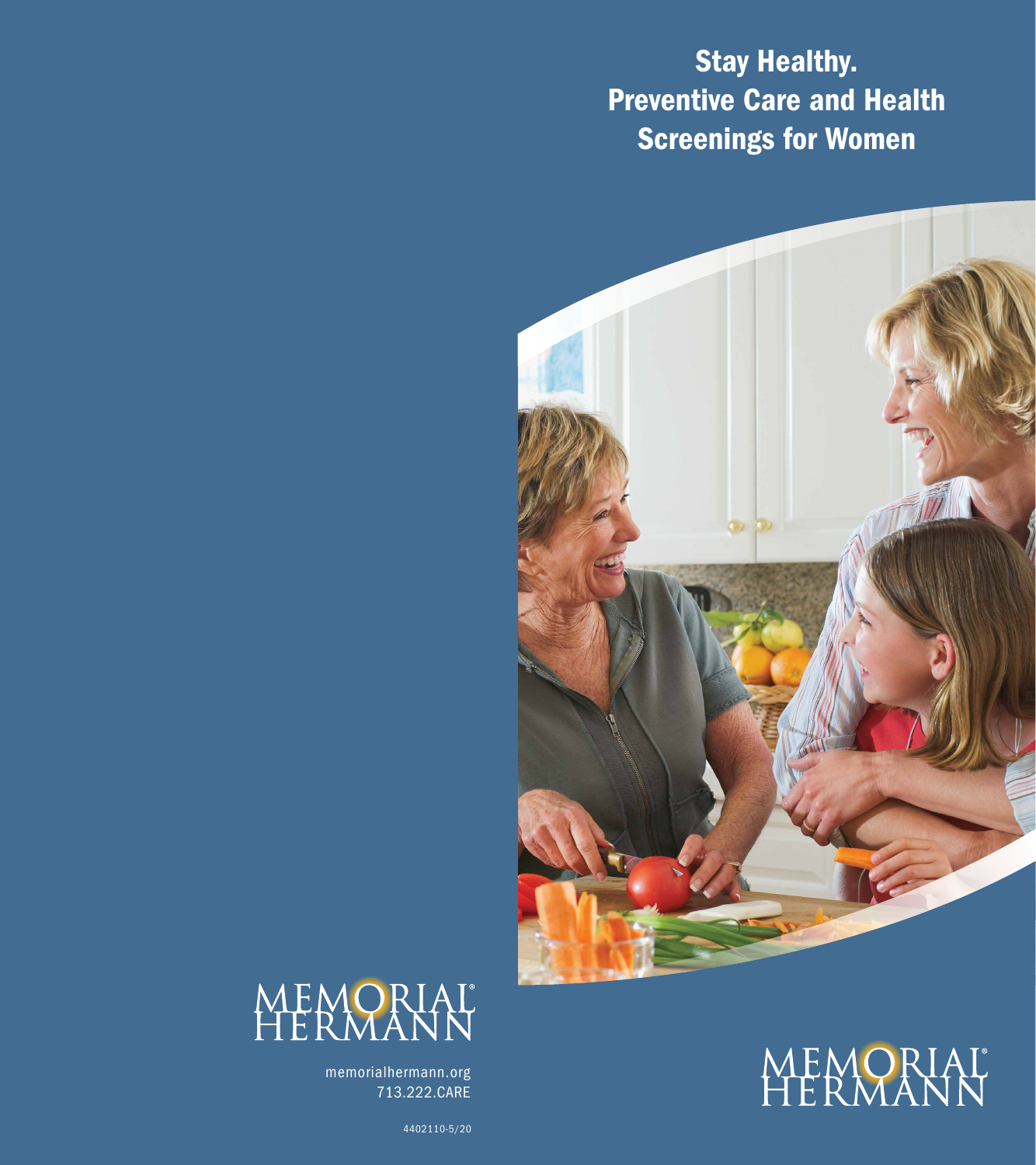## Women's Health Screenings, Through the Years Convenient Preventive Care

At Memorial Hermann, we get it. You lead a busy life, and finding time to see the doctor isn't always easy. We also know that preventive care is an important part of living a long and healthy life. That's why we are here for you with a full range of convenient ways to take charge of your health. Our early detection and screening guide for women gives you the tools you need to stay healthy during each stage of life.

### "I feel fine. Why should I see a doctor?"

Let's be honest…sometimes we don't put health and wellness at the top of the priority list. It can be tempting to put it off, but seeing your healthcare provider for regular health screenings is an important part of staying well. Early detection is the one of the best defenses against illness. Health screenings can help you and your provider identify health problems early, when treatments are most successful.

#### Get it done.

Our screening guide gives you the information you need to keep track of your preventive care and stay healthy. With Memorial Hermann's network of convenient locations, we make it easy to get the screenings you need, so you can get back to what matters most. Talk with your healthcare provider about which screenings are appropriate for you. Or, call or go online to find a Memorial Hermann provider.

### Get in, get out, get back to your life.

For a healthcare provider referral, call 713.222.CARE (2273) or visit us at memorialhermann.org

### Stay connected to your health

Log into your Everyday Well account or sign up at EverydayWell.com/SignUp. Take advantage of features that will keep you informed about your care. Download the Everyday Well app today.

If you need help creating your Everyday Well account or for any other Everyday Well questions, please call 713.222.CARE (2273).

### **EVERYDAYWEL**

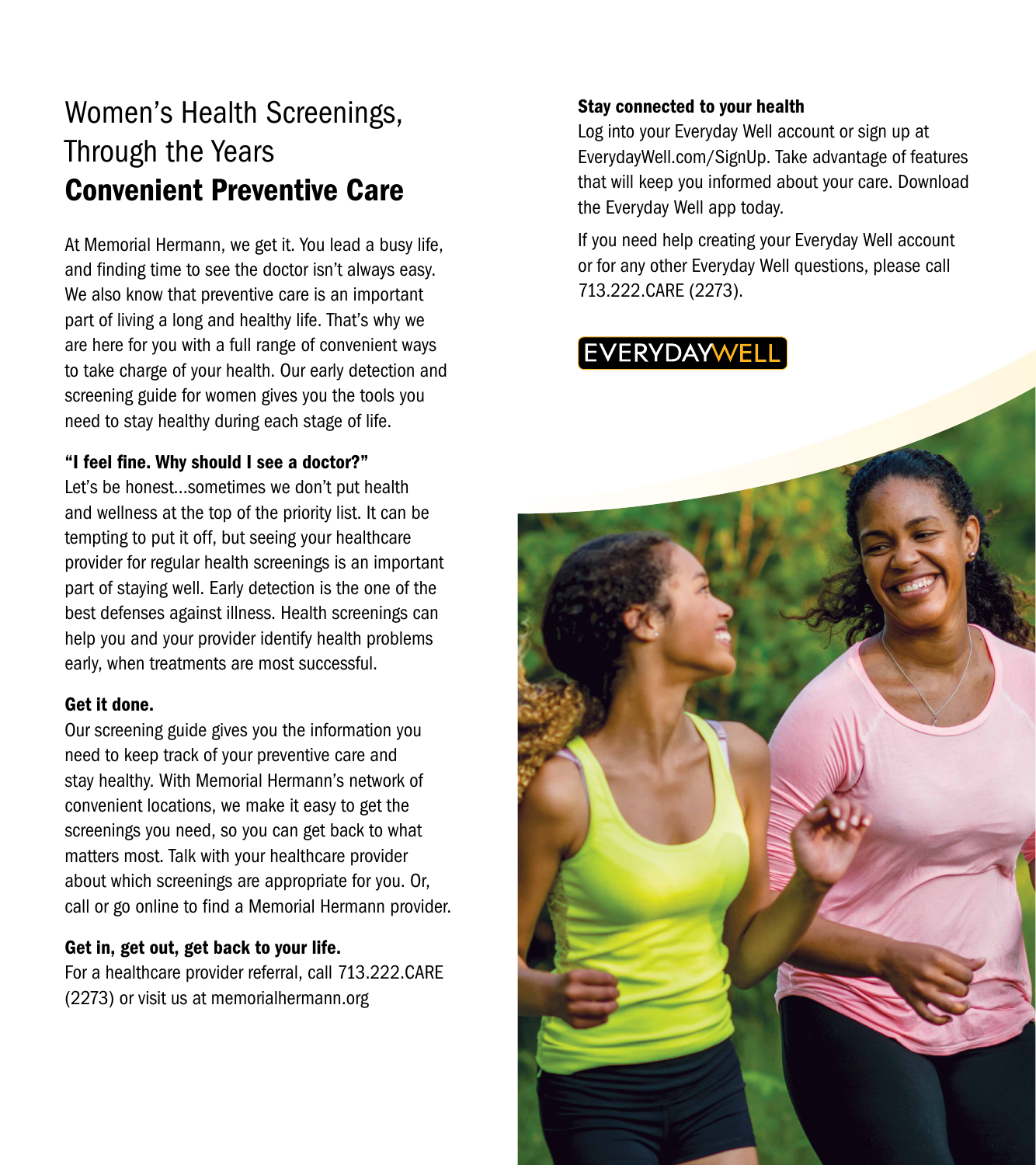# 18-29 years

## 30-49 years

| <b>HEALTH ACTIVITY</b>                                | <b>ACTIONS</b>                                                                                 | <b>COMMENTS</b>                                                               | <b>HEALTH ACTIVITY</b>            | <b>ACTIONS</b>                                                                        | <b>COMMENTS</b>                                                               |
|-------------------------------------------------------|------------------------------------------------------------------------------------------------|-------------------------------------------------------------------------------|-----------------------------------|---------------------------------------------------------------------------------------|-------------------------------------------------------------------------------|
| $\Box$ Anemia risk                                    | Assessed annually                                                                              | Hemoglobin/hematocrit<br>checked based on risk                                | $\Box$ Anemia risk                | Assessed annually                                                                     | Hemoglobin/hematocrit<br>checked based on risk                                |
| <b>Blood pressure</b>                                 | Every 3-5 years                                                                                | Recheck annually if<br>borderline, elevated or<br>risk factors                | <b>Blood pressure</b>             | Annually for ages<br>40 and older. Every<br>3-5 years, based                          |                                                                               |
| <b>Cholesterol panel</b>                              | Once between<br>17-21 years                                                                    | Screen for at-risk<br>women only                                              |                                   | on risk factors,<br>ages 30-39.                                                       |                                                                               |
| $\Box$ Dental exam                                    | Twice a year                                                                                   |                                                                               | $\Box$ Cholesterol<br>panel       | Not necessary if<br>baseline is normal                                                | For high-risk women,<br>start screening at                                    |
| <b>Depression screen</b>                              | Annually                                                                                       |                                                                               |                                   |                                                                                       | age 45                                                                        |
| $\Box$ Eye exam                                       | If need exists                                                                                 | More frequently if                                                            | $\Box$ Dental exam                | Twice a year                                                                          |                                                                               |
|                                                       |                                                                                                | problems arise                                                                | <b>Depression screen</b>          | Annually                                                                              |                                                                               |
| General physical<br>exam                              | Annually                                                                                       |                                                                               | $\Box$ Eye exam                   | If need exists                                                                        | More frequently if<br>problems arise                                          |
| $\Box$ HIV                                            | <b>Baseline</b>                                                                                | More often based on<br>risk factors                                           | General physical<br>exam          | Annually                                                                              |                                                                               |
| $\Box$ Immunizations/<br>vaccines                     | Annual influenza,<br>whooping cough<br>once as an adult,                                       |                                                                               | $\Box$ HIV                        | <b>Baseline</b>                                                                       | More often based on<br>risk factors                                           |
|                                                       | tetanus every 10<br>years, HPV series<br>complete before<br>age 26                             |                                                                               | $\Box$ Immunizations/<br>vaccines | Annual influenza,<br>whooping cough<br>once as an adult,<br>tetanus every<br>10 years |                                                                               |
| $\Box$ Mammography                                    | Usually not<br>necessary                                                                       | Women at high risk<br>may need genetic<br>testing and early<br>mammograms     | <b>Mammography</b>                | Annually, starting<br>at age 40                                                       | Women at high risk<br>may need genetic<br>testing and early                   |
| $\Box$ Obesity                                        | Annual body mass<br>index (BMI)<br>assessment                                                  |                                                                               | $\Box$ Obesity                    | Annual body mass<br>index (BMI)                                                       | mammograms                                                                    |
| $\Box$ Pap smear                                      | Starting at age 21,                                                                            |                                                                               |                                   | assessment                                                                            |                                                                               |
| $\Box$ Skin                                           | every 3 years*<br>Self-examination<br>on a regular basis,<br>report concerns<br>to a physician | Women at high risk<br>may need regular skin<br>checks from a<br>dermatologist | $\Box$ Pap smear                  | Every 3 years*                                                                        | After age 30, if HPV<br>testing performed, every<br>5 years*                  |
|                                                       |                                                                                                |                                                                               | $\Box$ Skin                       | Self-examination<br>on a regular basis,<br>report concerns<br>to a physician          | Women at high risk<br>may need regular skin<br>checks from a<br>dermatologist |
| * American College of Obstetricians and Gynecologists |                                                                                                |                                                                               | $\Box$ STD screening              | <b>Usually not</b>                                                                    | If risk factors present,                                                      |

\* American College of Obstetricians and Gynecologists

necessary need annual

assessment